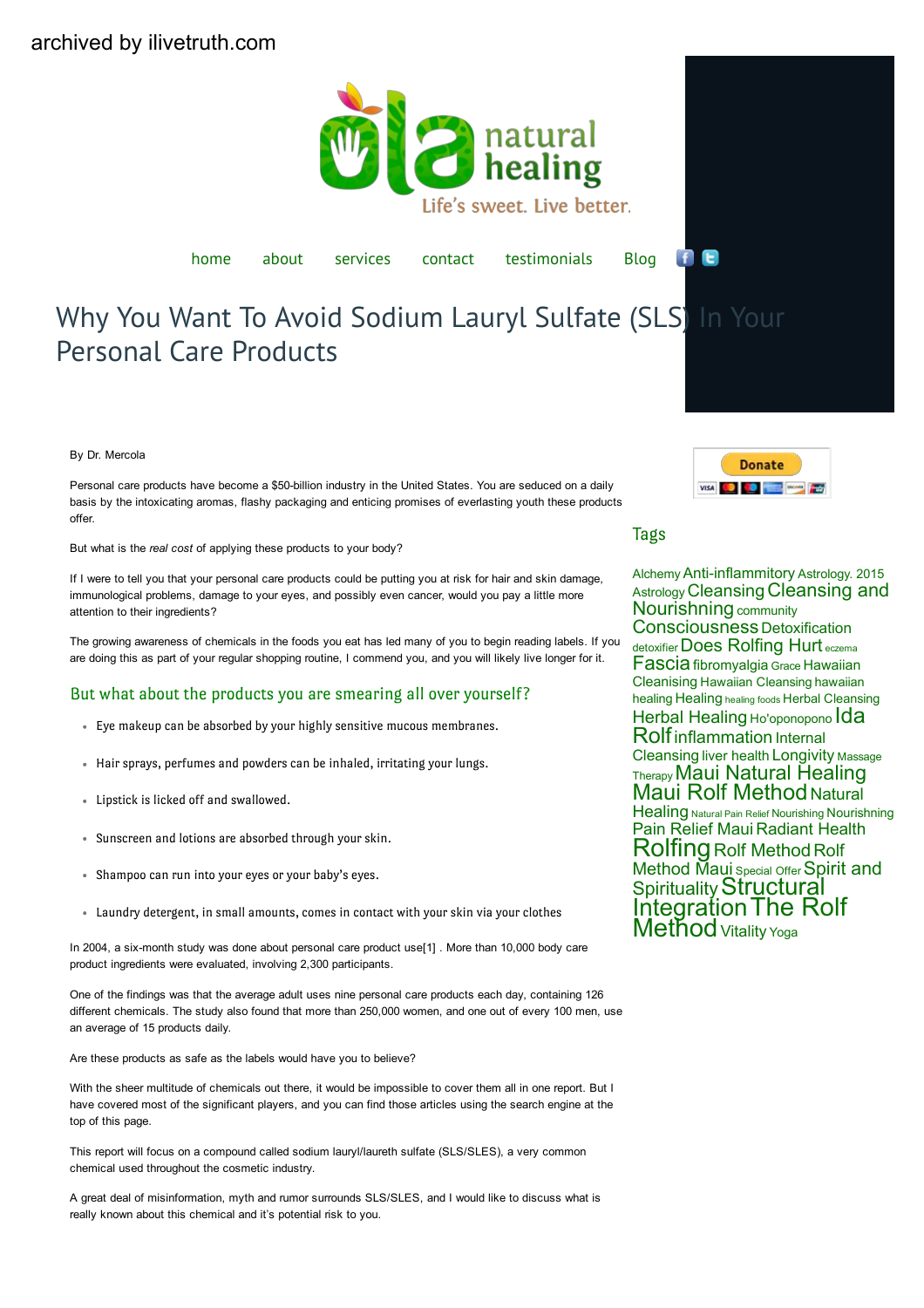## What You Put ON Your Skin Can Be More Dangerous archived by ilivetruth.com

## Than What You Eat

Putting chemicals on your skin or scalp may actually be worse than eating them. When you eat something, the enzymes in your saliva and stomach help to break it down and flush it out of your body. However, when you put these chemicals on your skin, they are absorbed straight into your bloodstream without filtering of any kind, going directly to your delicate organs.

Once these chemicals find their way into your body, they tend to accumulate over time because you typically lack the necessary enzymes to break them down.

There are literally thousands of chemicals used in personal care products, and the U. S. government does not require any mandatory testing for these products before they are sold.

The Environmental Working Group (EWG) estimates that one out of five cosmetics might be contaminated with a cancer-causing agent[2]. This nonprofit public-interest research group is known for making connections between chemical exposure and adverse health conditions.

The United Nations Environmental Programme estimates that approximately 70,000 chemicals are in common use across the world, with 1,000 new chemicals being introduced every year. Of all the chemicals used in cosmetics, the National Institute of Occupational Safety and Health reported that nearly 900 are toxic, and that estimate might be low.[3]

Many of the same poisons that pollute your environment are also lurking in the jars and bottles that line your bathroom shelves. We all risk becoming a toxic waste dump from the products we use, the foods we eat, and the environment in which we live.

## Why Worry About Your Skin?

Your skin is much more than a wrap to keep you from sliding down into a puddle of formless bio-goo. It is your body's largest organ.

You might not be aware of the many protective functions your skin serves. Consider that your skin:

- 1. Protects your internal organs from injury and infection and is your primary and most important defense against infections.
- 2. Helps eliminate wastes through perspiration.
- 3. Assists your immune system by providing a protective barrier to viruses and bad bacteria, thus preventing infections.
- 4. Provides a friendly habitat for good bacteria.
- 5. Helps maintain body temperature by controlling heat flow between you and your environment.
- 6. Seals in moisture, maintaining your body's delicate fluid balance.
- 7. Produces vitamin D, which is crucial for your health.
- 8. Sends sensory feedback to your brain because it is rich in receptors, such as hard/soft and hot/cold, so that you can react to dangerous conditions around you.

Your skin is vital to your health, yet many people fail to take care if it. Because your skin has the ability to absorb much of what you put on it, informed choices are critical to optimize your health.

You should give your skin the same thoughtful care you give your diet, because much of what goes ON you ends up going IN you.

## Choose Your "Natural" Cosmetics Carefully

There are no federal regulations for beauty products; anyone can claim their product is "natural" or "organic." A label with the word "natural" does not mean the product contains only natural or organic ingredients.

According to the Organic Consumers Association, whose current "Coming Clean Campaign" aims to clean up the organic personal care product industry, the word "organic" is not properly regulated with personal care products as it is with food products, unless the product is certified by the USDA National Organic Program. [4]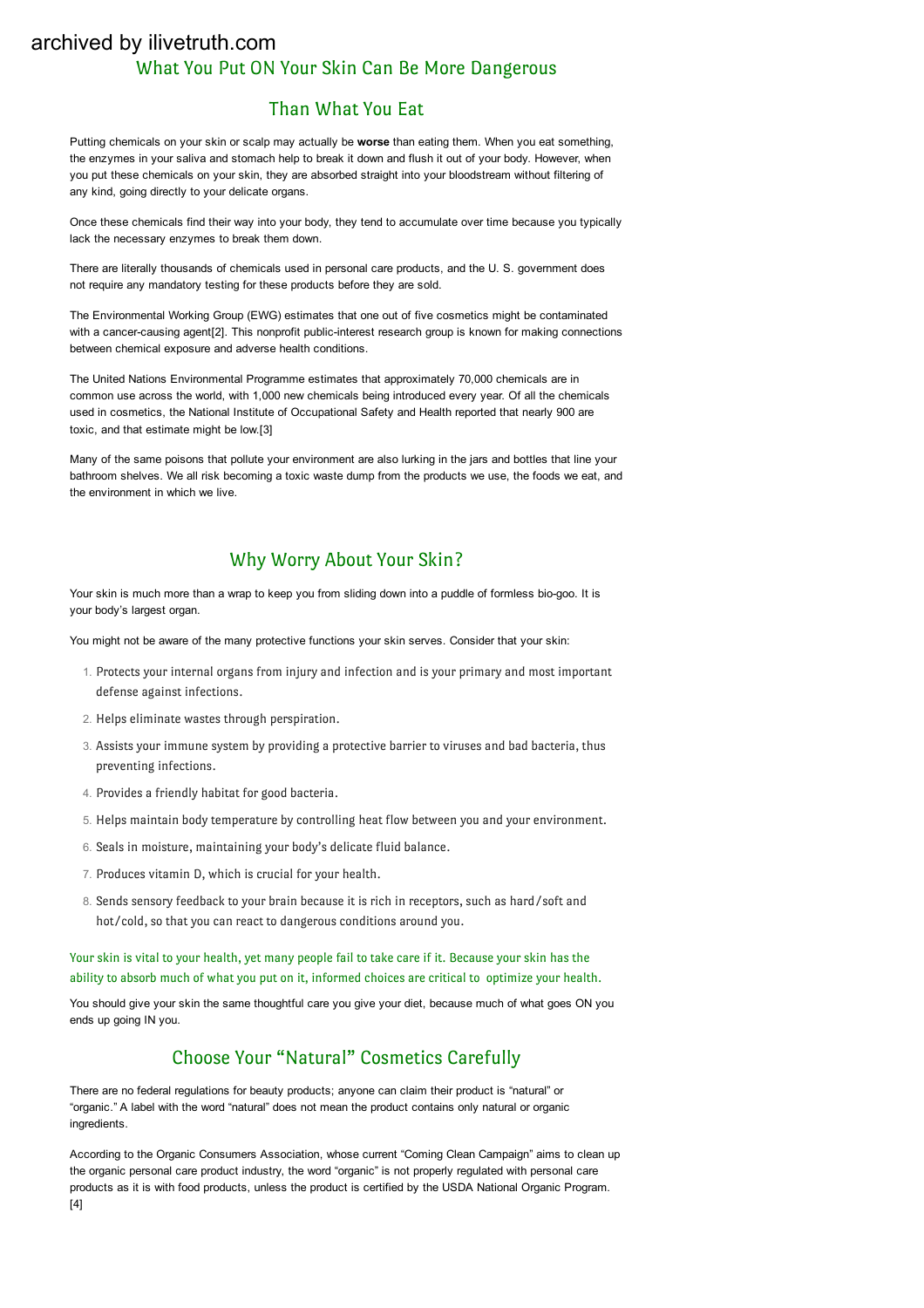In fact, some "organic" beauty products contain only a single-digit percentage of organic ingredients. Some brands use ingredients that were simply derived from natural sources but are highly processed and contain synthetic and petrochemical compounds.

When it comes to the labeling of cosmetics and body care products, it's kind of a free-for-all.

In a report released on March 14, 2008, the OCA found at least one toxic, cancer-linked chemical in over 40 percent of products that call themselves "natural."

## Sodium Lauryl Sulfate (SLS), Sodium Laureth Sulfate (SLES), and Ammonium Laurel Sulfate (ALS)

Sodium lauryl sulfate is a surfactant, detergent and emulsifier used in thousands of cosmetic products, as well as in industrial cleaners. It is present in nearly all shampoos, scalp treatments, hair color and bleaching agents, toothpastes, body washes and cleansers, make-up foundations, liquid hand soaps, laundry detergents and bath oils/bath salts.

Although SLS originates from coconuts, the chemical is *anything but natural*.

The real problem with SLES/SLS is that the manufacturing process (ethoxylation) results in SLES/SLS being contaminated with 1,4 dioxane, a carcinogenic by-product[5], which will be discussed in more detail later.

SLS is the sodium salt of lauryl sulfate, and is classified by the EWG Cosmetics Database as a "denaturant, surfactant cleansing agent, emulsifier and foamer," rated as a "moderate hazard."

Similar to sodium *lauryl* sulfate (SLS) is sodium l*aureth* sulfate (short for sodium lauryl ether sulfate, or SLES), a yellow detergent with higher foaming ability. SLES is considered to be slightly less irritating than SLS.

Ammonium lauryl sulfate (ALS) is another surfactant variation commonly put into cosmetics and cleansers to make them foam. ALS is similar to SLS, with similar risks.

## Can 16,000 Studies About SLS be Wrong?

According to the Environmental Working Group's Skin Deep: Cosmetic Safety Reviews[6] , research studies on SLS have shown links to:

- Irritation of the skin and eyes
- Organ toxicity
- Developmental/reproductive toxicity
- Neurotoxicity, endocrine disruption, ecotoxicology, and biochemical or cellular changes
- Possible mutations and cancer

If you visit the SLS page on the Environmental Working Group's (EWG) website[6], you will see a very long list of health concerns and associated research studies. In fact, you will also see their mention of nearly 16,000 studies in the PubMed science library (as well as their link to that list) about the toxicity of this chemical.

There are clearly grounds for concern about using products containing this agent. Yet, skeptics abound who claim that these concerns are overblown and unfounded. It's no wonder that consumers are completely confused about just how much risk this chemical poses.

Since most of the research studies are done on SLS itself—not on products containing it—the EWG states:

#### $\triangle$   $\triangle$  Actual health risks will vary based on the level of exposure to the ingredient and individual susceptibility.

Many of the studies on laboratory animals have involved applying SLS directly to the eyes of the animals and feeding them straight SLS. As would be expected with ANY chemical, eating it or putting it in your eyes would be bad news!

Even natural substances applied in high concentration (for example, cinnamon oil or oregano oil) can have harmful effects.

But high levels of SLS intake, either orally or through the skin, are not ordinarily experienced in normal cosmetics use—it's thegradual,cumulative effects of long-term, repeated exposures that are the real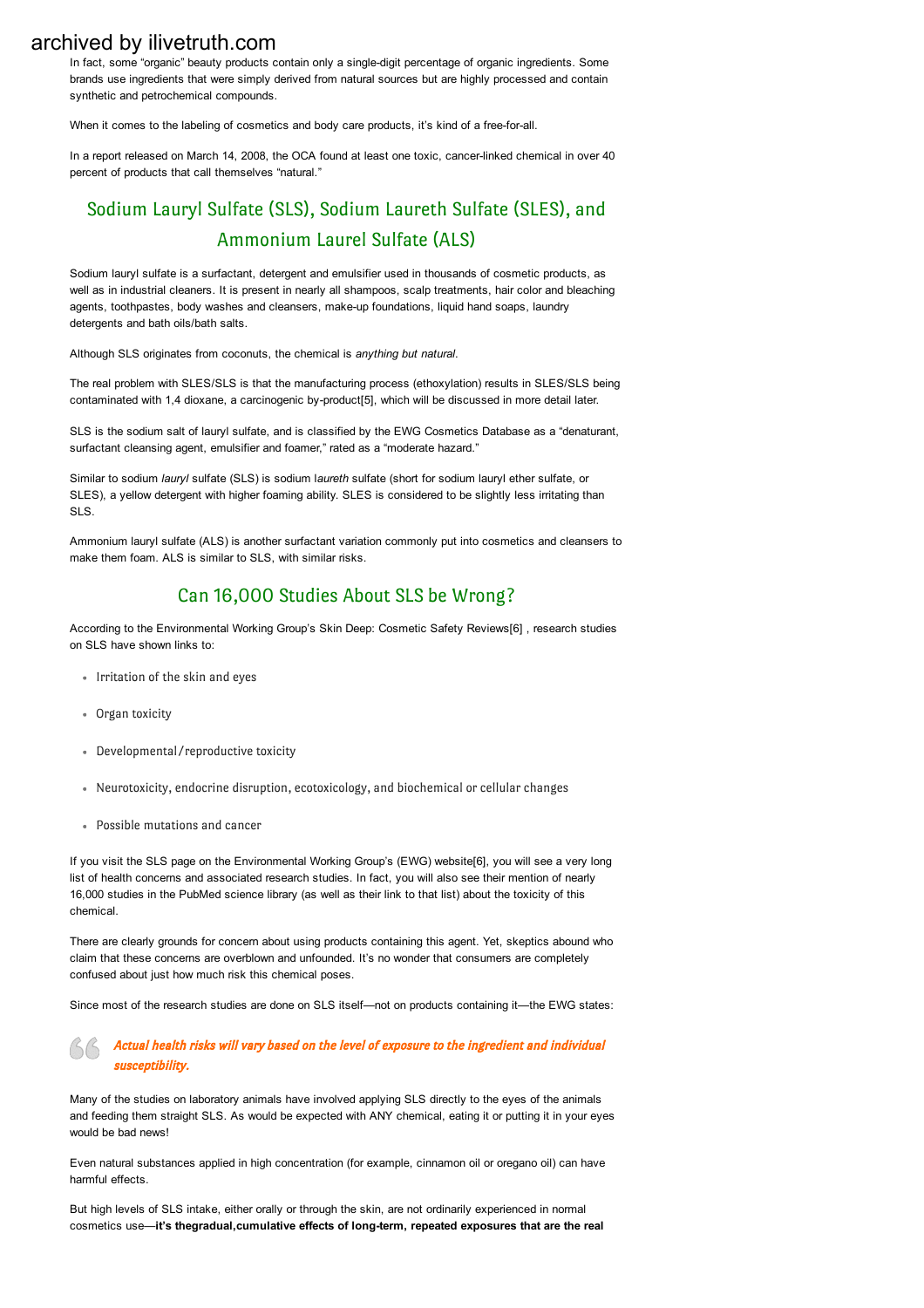concern. And there is a serious lack of long-term studies on ALL of the chemicals in these products—so we don't really know what the long-term effects are.

It's not just repeated exposure to one chemical—it's the combined effect of thousands of little chemical exposures, day in and day out, that is of concern.

Sorting through the evidence is even more complicated when research findings are exaggerated and misquoted, and then circulated around the Internet as if it were fact.

## The Green Study Debacle

A huge source of misinformation arose from a gross misinterpretation (or misrepresentation) of a study[7] done by Dr. Keith Green of the Medical College of Georgia, Department of Ophthalmology, which looked at the uptake of SLS by eye tissues. Paula Begoun (aka "The Cosmetics Cop") explains on her website[8] how the Green controversy occurred.

Dr. Green investigated SLS uptake into the eye, but he did NOT study the effect of SLS on vision, nor did he study children or cataracts.

However, his findings were misquoted by anti-SLS zealots, to the point that he spent years trying to set the record straight about his findings and conclusions.

Dr. Green found that SLS is rapidly taken up and accumulated by eye tissues, where it is retained for up to five days. He also found that SLS uptake is greater in younger rabbits than in adult rabbits, and that SLS causes changes in some eye proteins.

However, someone quoted him as writing (in a report to the Research to Prevent Blindness conference):

#### **SLS** is a systemic that can penetrate and be retained in the eye, brain, heart, liver, etc., with potentially harmful long-term effects. It can retard healing and cause cataracts in adults, and can keep children's eyes from developing properly.

Of course, this statement went far beyond the reaches of his study—and he denied ever saying it. The controversy that ensued led to a whole slew of articles and statements, based on this misinformation, that have done nothing but add to the confusion about SLS and fueling both sides of the issue.

Dr. Green later stated in an interview with Paula Begoun:

#### There is no part of my study that indicated any eye development or cataract problems from SLS or SLES and the body does not retain those ingredients at all.

He also said that he did not even look at the issue with children, and later claimed his findings were so insignificant that he no longer had any interest in further researching the subject.

In spite of Green's later statements dismissing the importance of his findings, there are legitimate concerns about SLS and its systemic effects—based on multiple other studies.

The fact that one study's findings were misrepresented doesn't mean the risks aren't real. Naysayers are fond of citing the Green study debacle but NOT mentioning the other evidence of potential health risks of SLS.

## Real Dangers of SLS—Rumors Aside

A number of studies report SLS being damaging to oral mucosa and skin. This is not at all surprising since SLS is actually used as a skin irritant during studies where medical treatments for skin irritation require an intentionally irritating agent.

- A study at the Stern College for Women at Yeshiva University in New York in 1997 examined SLS in mouthwash. They found that SLS in mouth rinses caused desquamation of oral epithelium and a burning sensation in human volunteers.[9]
- A study appearing in Exogenous Dermatology confirmed SLS to be a very "corrosive irritant" to the skin—irritation which persisted in research subjects for 3 weeks.[10] SLS exerts its damage by stripping your skin of protective oils and moisture.
- SLS is associated with increased aphthous ulcers (canker sores) due to the denaturing effect and irritation of the oral mucosa.[11]

Swallowing SLS will likely lead to nausea and diarrhea and is even used as a laxative in enemas.[12] So be careful not to swallow much of your toothpaste if it contains SLS.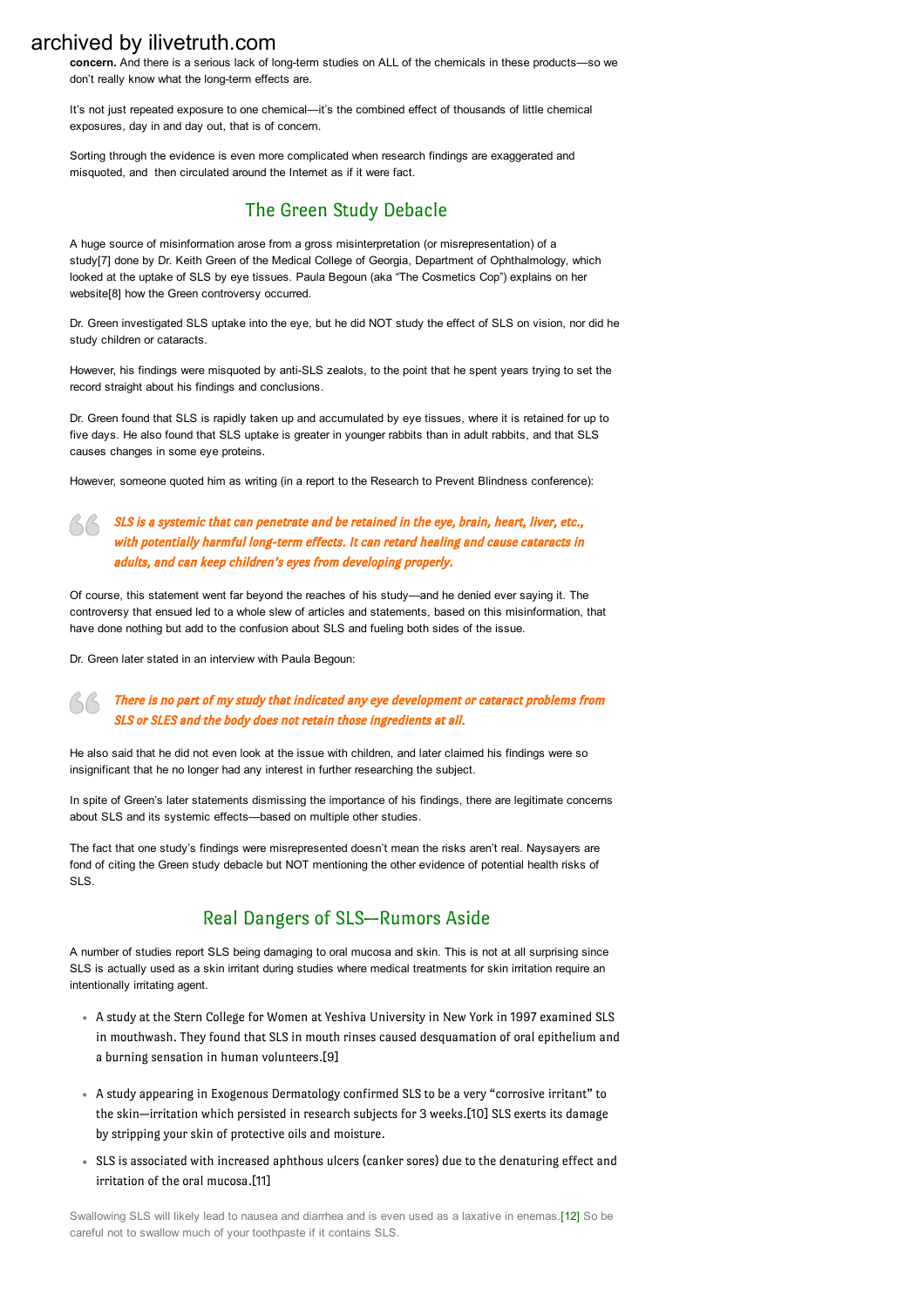According to Judi Vance, author of *Beauty to Die For*, SLS can cause cellular DNA damage. In an article for ConsumerHealth.org[13], she states that a dental association in Japan tested the effects of SLS on bacteria, finding it to be mutagenic. She also states that *hair follicles* are significant transporters of harmful chemicals into your body.

### Links Between SLS, Ethylene Oxide, 1,4 Dioxane, and Cancer

The evidence linking SLS to cancer is a bit challenging due to the paucity of scientific studies. However, carcinogenic effects are quite possible when you consider that SLS/SLES is often contaminated by two known carcinogens:

- 1. Ethylene oxide (which is what the "E" in SLES represents). A return to the Skin Deep website for ethylene oxidereveals a rating of "high hazard," which appears as an impurity in thousands of personal care products. It is used to "ethoxylate" SLS and other chemicals, to make them less harsh.
- 2. 1,4 dioxane, a byproduct of ethylene oxide, also receives a "high hazard" rating from Skin Deep and is associated with an even longer list of common personal care products. On the CDC site, 1,4 dioxane is described as "probably carcinogenic to humans," toxic to the brain and central nervous system, kidneys and liver. It is also a leading groundwater contaminant.

To avoid 1,4 dioxane, the Organic Consumers Association (OCA) recommends avoiding products with indications of ethoxylation.

To do this, look for the following suffixes in the ingredient list: "myreth," "oleth," "laureth," "ceteareth," any other "eth," "PEG," "polyethylene," "polyethylene glycol," "polyoxyethylene," or "oxynol."

For example—sodium *laureth* sulfate.

Both polysorbate 60 and polysorbate 80 are also often contaminated with 1,4 dioxane, according to Dr. Samuel Epstein[14].

The FDA continues to take the stance that the levels of 1,4 dioxane in body care products are too low to be considered harmful[15]. But given that there are products available that have *NO* 1,4 dioxane, why take a chance with your health?

Your best bet is to purchase products that are certified under the USDA National Organic Program, and if those aren't available, select products whose ingredients you recognize—and can pronounce!

#### SLS and Nitrosamines

SLS has also been linked to nitrosamines. Nitrosamines are potent carcinogens that cause your body to absorb nitrates, which are known to be carcinogenic as well.

According to one article by Greenfeet[16], at least one study linked SLS to nitrate absorption.

The Greenfeet article states:

A study citied in the Wall Street Journal (November 1, 1988) linked SLS to cataracts and nitrate absorption (nitrates are carcinogens—or cancer causing substances). Apparently, this absorption occurs when the SLS becomes contaminated with NDELA (N-nitrosodiethanolamine) during processing.

#### This contamination comes about as a result of SLS coming into contact with any number of chemicals including TEA (triethanolamine,), which is a commonly used ingredient in shampoos as a detergent.

So, the SLS combines with the TEA, resulting in NDELA, which is a nitrosamine and a recognized carcinogen.

The biochemistry is very complex due to the "chemical cocktail" that is your shampoo or hand wash. When these chemical ingredients come into contact with each other, all sorts of molecular bonds begin to form and new and unintended chemicals are produced.

Unfortunately, some of these unintended chemicals are nitrosamines.

As the above article points out, there is no way the FDA can possibly test all of the combinations of chemicals available, in every unique blend.

So, while the individual ingredients may be considered safe, once you mix them up into a brew, all bets are off. Just because SLS doesn't contain nitrogen, doesn't mean it can't GET a nitrogen from the chemical soup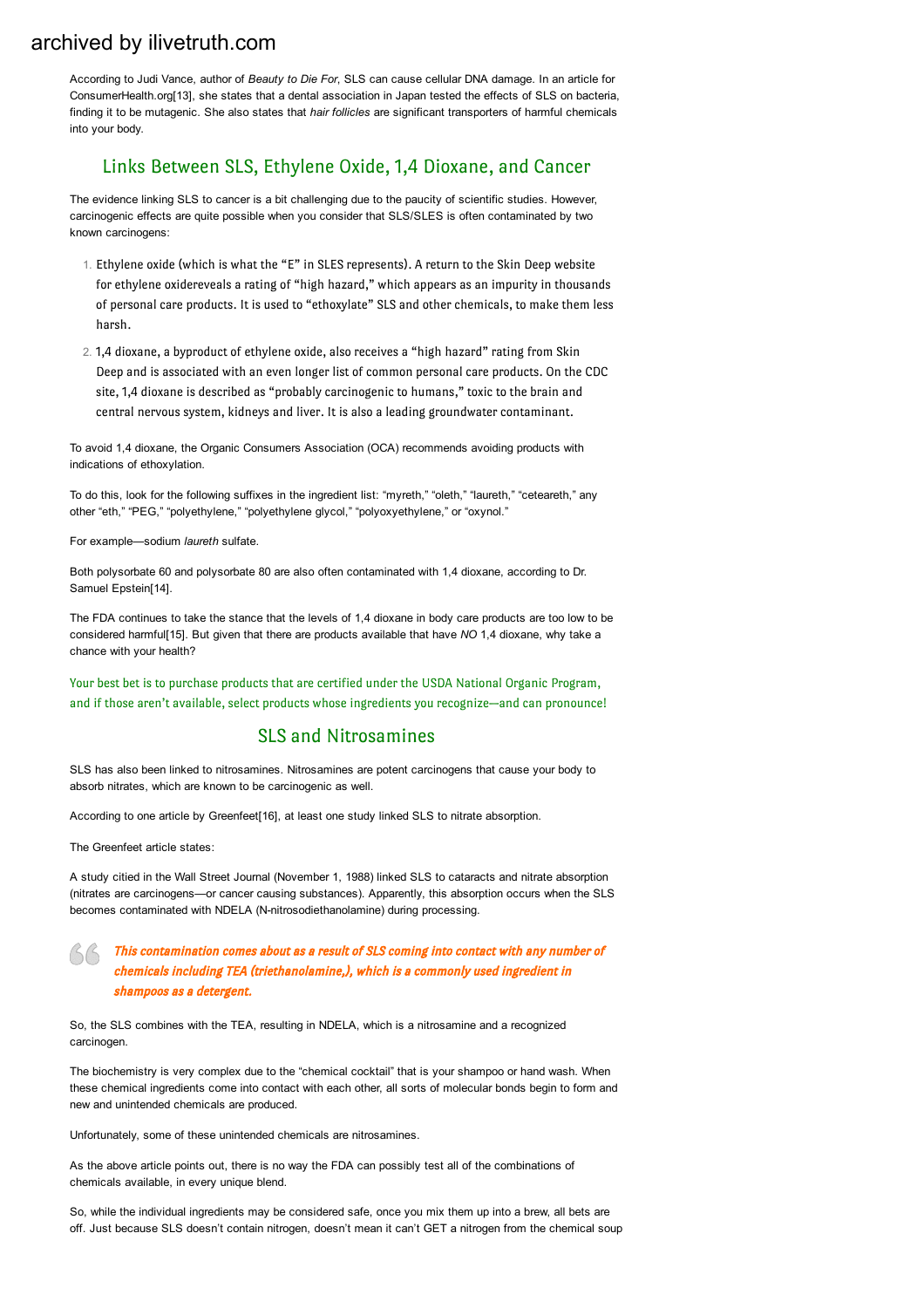and bond with it to form deadly nitrosamine.

### How to Evaluate Your Toxic Toiletry Burden

Lest you shrug these findings off, thinking that your exposure is "insignificant," think again.

Did you know that, if you use conventional cosmetics on a daily basis, you can absorb almost

#### 5 pounds of chemicals and toxins into your body each year?

Daily use of ordinary, seemingly benign personal care products like shampoo, toothpaste and shower gel can easily result in exposure to *thousands of chemicals*, and many will make their way into your body and become "stuck" there, since you lack the means to break them down.

This toxic load can become a significant contributing factor to health problems and serious diseases, especially if your diet and exercise habits are lacking.

Women seem to be predisposed to more autoimmune disorders than men. Diseases such as thyroid disease, fibromyalgia, and multiple sclerosis are far more common in women. Perhaps one of the major contributing factors is that women tend to use far more personal products than men.

If you are a woman, acting on the information in this report is particularly important. Is your make-up cabinet a toxic wasteland?

It is especially challenging to establish a link between these routine chemical exposures and health problems down the road, because the adverse effects might not show up for years.

As Theo Colburn discusses in *Our Stolen Future*[17], in some cases, effects are not seen in the person exposed but DO appear in her offspring. This has been seen in the animal kingdom, as well as in humans. Some adults have been known to suddenly show a disease many decades after prenatal exposure.

If you would like to learn more about the health effects of the chemicals you are routinely exposed to, I strongly urge you to read *Our Toxic World: A Wake Up Call* by Dr. Doris Rapp. She does a thorough job of uncovering the many ways we are exposed to toxic chemicals and how they contribute to chronic disease.

## A Newer, Greener YOU!

With the jury still out about long-term exposure to SLS and its associated contaminants, the best advice is to avoid them and avoid the risk altogether—since there are safe alternatives available.

The easiest way to ensure that you're not being exposed to potentially hazardous agents is to make your own personal care products, using simple all-natural ingredients that you may already have in your home.

Finding recipes for your own homemade beauty products is a breeze when you have access to the Internet. Just Google "homemade cosmetics" for more than 400,000 pages of recipes and instructions.

If whipping up lotions and potions isn't your bag, be sure to read labels and check products out before buying them. The website mentioned above, Skin Deep, is an excellent resource. A newer site called Good Guide is also helpful in finding and evaluating healthful, green products—both personal care items and food. I also offer a wonderful skin care line. A couple years ago, our team developed one of the few USDA certified organic cosmetic lines in the US. I am constantly amazed at the consistently good comments I receive from friends and relatives that I have given this to as a gift.

#### Final Tips and Tricks to Lighten Your Toxic Load

#### Here are a few other suggestions to help you avoid SLS and other nasty chemicals:

- Look for the genuine USDA Organic Seal18.
- If you can't pronounce it, you probably don't want to put it on your body. Ask yourself, "Would I eat this?"
- Look for products that are fragrance-free. One artificial fragrance can contain hundreds—even thousands—of chemicals, and fragrances are a major cause of allergic reactions.
- Pay attention to the order in which the ingredients are listed. Manufacturers are required to list ingredients in descending order by volume, meaning the first few ingredients are the most prominent. If calendula extract is the last ingredient in a long list, your calendula body wash isn't very natural.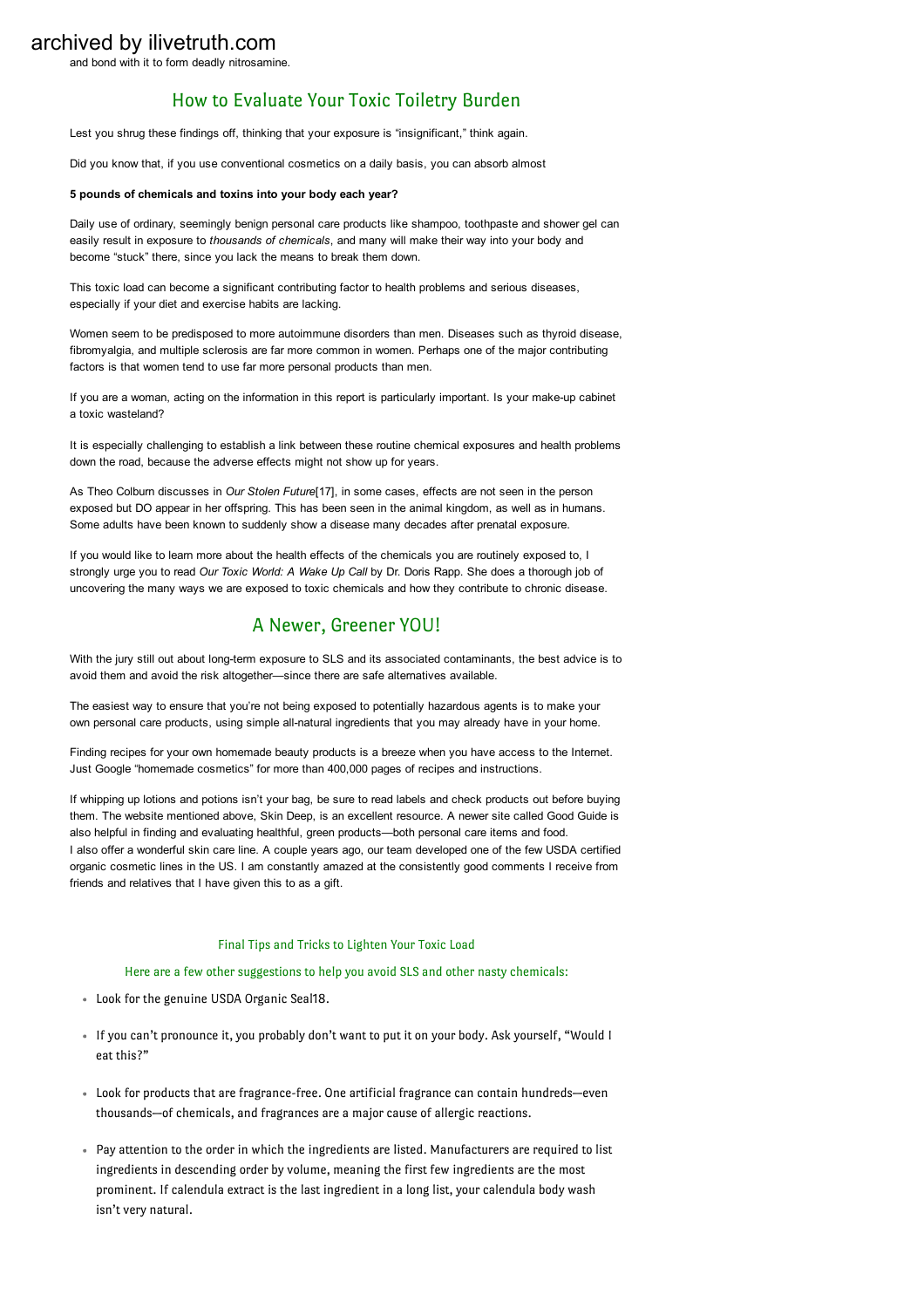- Stick to the basics. Do you really need 20 products to prepare for your day? Simplify your life and rescue your bank account.
- Buy products that come in glass bottles rather than plastic, since chemicals can leach out of plastics and into the contents. Bisphenol A (BPA) is a serious concern; make sure any plastic container is BPA free.
- Drink plenty of filtered water every day to assist your body in flushing out toxins.
- Eat lots of vibrantly colored organic vegetables (and fruits, in moderation) to keep your body well stocked with antioxidants.
- Look for products that are made by companies that are earth-friendly, animal-friendly and green. [ For more information about how to buy cruelty-free, go to Group for the Education of Animal-Related Issues (GEARI).19 ]
- 

#### 1.[Environmental](http://articles.mercola.com/sites/articles/archive/2010/07/13/www.cosmeticdatabase.com) Working Group's Skin Deep Cosmetic Safety Database

- 2.[Environmental](http://ewg.org/) Working Group (EWG),
- 3. Hill A. "Make-up kit holds hidden danger of cancer," The Observer (April 7, 2002)
- 4.Coming Clean [Campaign,](http://articles.mercola.com/sites/articles/archive/2010/07/13/www.organicconsumers.org/bodycare/index.cfm) *Organic Consumers Association*
- 5. Chenery N. "The Case Against [Sodium](http://articles.mercola.com/sites/articles/archive/2010/07/13/www.chooseorganics.com/organicarticles/sodiumlaurethsulfate.htm) Laureth Sulfate," Organic Health Business Articles

6.[Environmental](http://articles.mercola.com/sites/articles/archive/2010/07/13/www.cosmeticsdatabase.com/ingredient.php?ingred06=706110) Working Group: Skin Deep Cosmetic Safety Database: Sodium Lauryl Sulfate

7. Green K, M Chapman J, Cheeks L, M Clayton R, Wilson M and Zehir A. "Detergent [penetration](http://informahealthcare.com/doi/abs/10.3109/15569528709052168?cookieSet=1&journalCode=cot) into young and adult rabbit eyes: Comparative [pharmacokinetics](http://informahealthcare.com/doi/abs/10.3109/15569528709052168?cookieSet=1&journalCode=cot)" *Cutaneous and Ocular Toxicology* (1987);6(2):89107.

8.Begoun P. "Sodium Lauryl [Sulfate,"](http://articles.mercola.com/sites/articles/archive/2010/07/13/www.cosmeticscop.com/sodium-lauryl-laureth-sulfate-SLS-SLES.aspx) Paula's Choice: Superior Skin Care, Expert Information.

9. Babich H and Babich J P. "Sodium lauryl sulfate and triclosan: In vitro [cytotoxicity](http://articles.mercola.com/sites/articles/archive/2010/07/13/www.sciencedirect.com/science?_ob=ArticleURL&_udi=B6TCR-3RJG2WJ-3&_user=10&_coverDate=05/16/1997&_rdoc=1&_fmt=high&_orig=search&_sort=d&_docanchor=&view=c&_searchStrId=1262389951&_rerunOrigin=google&_acct=C000050221&_version=1&_urlVersion=0&_userid=10&md5=8bfc0bfa1ef64d40a7becf0faf773085) studies with gingival [cells](http://articles.mercola.com/sites/articles/archive/2010/07/13/www.sciencedirect.com/science?_ob=ArticleURL&_udi=B6TCR-3RJG2WJ-3&_user=10&_coverDate=05/16/1997&_rdoc=1&_fmt=high&_orig=search&_sort=d&_docanchor=&view=c&_searchStrId=1262389951&_rerunOrigin=google&_acct=C000050221&_version=1&_urlVersion=0&_userid=10&md5=8bfc0bfa1ef64d40a7becf0faf773085)" (May 16, 1997) 91(3):189-196.

10. Lee C H, Kim H W, Han H J, Park C W. "A [comparison](http://content.karger.com/ProdukteDB/produkte.asp?Doi=84139) study of nonanoic acid and sodium lauryl sulfate in skin [irritation](http://content.karger.com/ProdukteDB/produkte.asp?Doi=84139)," Exog Dermatol 2004;3:19-25

11. Herlofson B B and Barkvoll P. "Sodium lauryl sulfate and recurrent aphthous ulcers: A [preliminary](http://articles.mercola.com/sites/articles/archive/2010/07/13/www.crowndiamond.net/techpack/0535.pdf) [study](http://articles.mercola.com/sites/articles/archive/2010/07/13/www.crowndiamond.net/techpack/0535.pdf)," *Acta Odontol Scand* 1994:257-259.

#### 12.Sodium lauryl sulfate, [Wikipedia](http://en.wikipedia.org/wiki/Sodium_dodecyl_sulfate)

- 13. Vance J. ["Deathtraps](http://www.consumerhealth.org/articles/display.cfm?ID=19990303213610) in the cosmetics we use," Consumer Health Organization of Canada
- 14. "[Sodium](http://articles.mercola.com/sites/articles/archive/2010/07/13/www.health-report.co.uk/sodium_lauryl_sulphate.html) lauryl sulfate facts?"
- 15.["](http://articles.mercola.com/sites/articles/archive/2010/07/13/www.cfsan.fda.gov/~dms/cosdiox.html)*1,4Dioxane,"* US Food and Drug Association, CFSAN/Office of Cosmetics and Colors, July 3, 2007,
- 16. "Sodium lauryl [sulfate—The](http://articles.mercola.com/sites/articles/archive/2010/07/13/www.holistichealthtools.com/sls.html) facts" by Greenfeet

17. Colborn T, Dumanoski D and Meyers J P. *Our Stolen Future: Are We Threatening Our Fertility, Intelligence, and Survival?* (Plume, 1996)

#### 18.United States Department of Agriculture, Organic [Certification](http://articles.mercola.com/sites/articles/archive/2010/07/13/www.usda.gov/wps/portal/!ut/p/_s.7_0_A/7_0_1OB?navid=ORGANIC_CERTIFICATIO&parentnav=AGRICULTURE&navtype=RT) Program

#### 19. Group for the Education of Animal-Related Issues (GEARI)

Posted on July 4, 2013 by Ali [Grabel](https://olanaturalhealing.com/author/admin/) in Cleansing and [Nourishing](https://olanaturalhealing.com/category/cleansing-and-nourishing/), Herbal [Healing](https://olanaturalhealing.com/category/herbal-healing/)

Tags: Go [Green](https://olanaturalhealing.com/tag/go-green/) Natural [Healing](https://olanaturalhealing.com/tag/natural-healing/) [Organic](https://olanaturalhealing.com/tag/organic/)



#### About Ali Grabel

Ali Grabel is an Experienced, Compassionate Presence Specializing in Transformation. ~ Advanced Rolf Practitioner ~ She studied for 6 + years on Kauai, Hawaii with Emmett Hutchinson, one of Ida Rolf's first anointed teachers. View all posts by Ali [Grabel](https://olanaturalhealing.com/author/admin/)  $\rightarrow$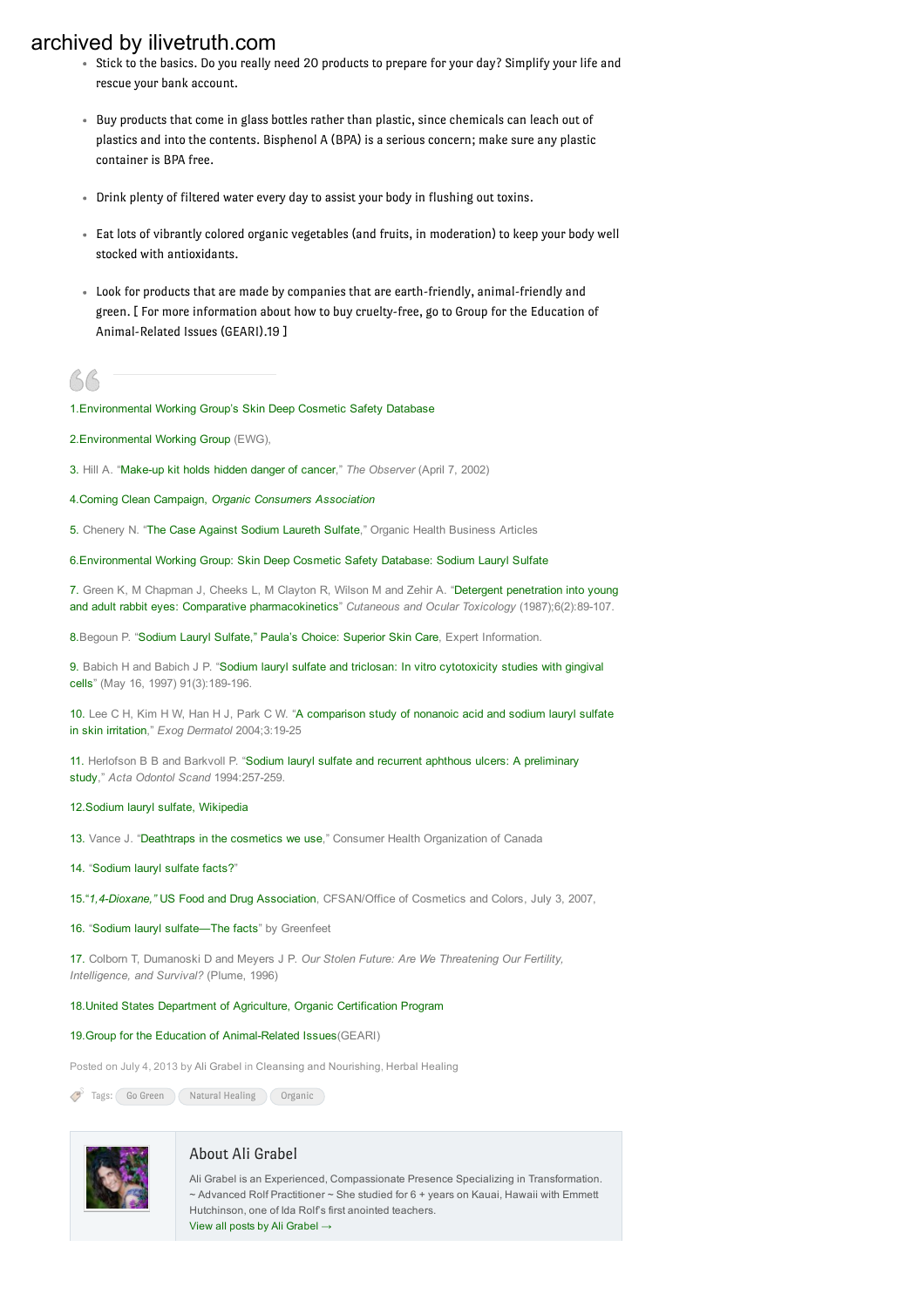| Enter your email address to subscribe to this blog and<br>receive notifications of new posts by email.<br>E-mail<br><b>Submit</b><br>$\mathbf{N}$ leifiv | <b>Related Posts:</b><br>• A True Gem : An Interview With Emmett Hutchins<br>about Rolfing $\sim$ Structural Integration<br>• This Cutting Edge Wearable Healing Device is<br>Rocking My World! Healy™<br>• Rolfing $\sim$ Nurse Approved :)<br>. Love Your Liver Cleansel<br>• Summer Special! Massage Therapy |
|----------------------------------------------------------------------------------------------------------------------------------------------------------|-----------------------------------------------------------------------------------------------------------------------------------------------------------------------------------------------------------------------------------------------------------------------------------------------------------------|
| $\leftarrow$ What to Know About GMO                                                                                                                      | Video: Posture and Internal and External Effects $\rightarrow$                                                                                                                                                                                                                                                  |

#### No comments yet.

### Leave a Reply

| Name (Required)                         |
|-----------------------------------------|
| Mail (will not be published) (Required) |
| Website                                 |
|                                         |
|                                         |
|                                         |
|                                         |
|                                         |

Submit Comment



of The Rolf Method of Structural Integration because she assists with re-patterning the blocks and reeducating, integrating and recalibrating for optimal being.

Read [More](https://olanaturalhealing.com/about)

### A True Gem : An [Interview](https://olanaturalhealing.com/alchemy/a-true-gem-an-interview-with-emmett-hutchins-about-rolfing-structural-integration/) With Emmett Hutchins about Rolfing ~ [Structural](https://olanaturalhealing.com/alchemy/a-true-gem-an-interview-with-emmett-hutchins-about-rolfing-structural-integration/)

#### [Integration](https://olanaturalhealing.com/alchemy/a-true-gem-an-interview-with-emmett-hutchins-about-rolfing-structural-integration/)

teacher. It holds so many gems about the

Emmett speaks with Amber Burnham from Guild for Structural Integration on Vimeo.

#### This Cutting Edge [Wearable](https://olanaturalhealing.com/pain-relief-healing/healy-wearable-frequency-healing/) Healing Device is [Rocking](https://olanaturalhealing.com/pain-relief-healing/healy-wearable-frequency-healing/) My World! Healy™

This Is Healy™! ~ Albert Einstein

helped me to stabilize, heal and grow during this wild time we are all navigating. I really appreciate how empowering it is allowing me to take back control of […]

Rolfing ~ Nurse [Approved](https://olanaturalhealing.com/natural-healing/rolfing-nurse-approved/) :)<br> $\bigoplus$ 

 $\overline{\mathbf{v}}$